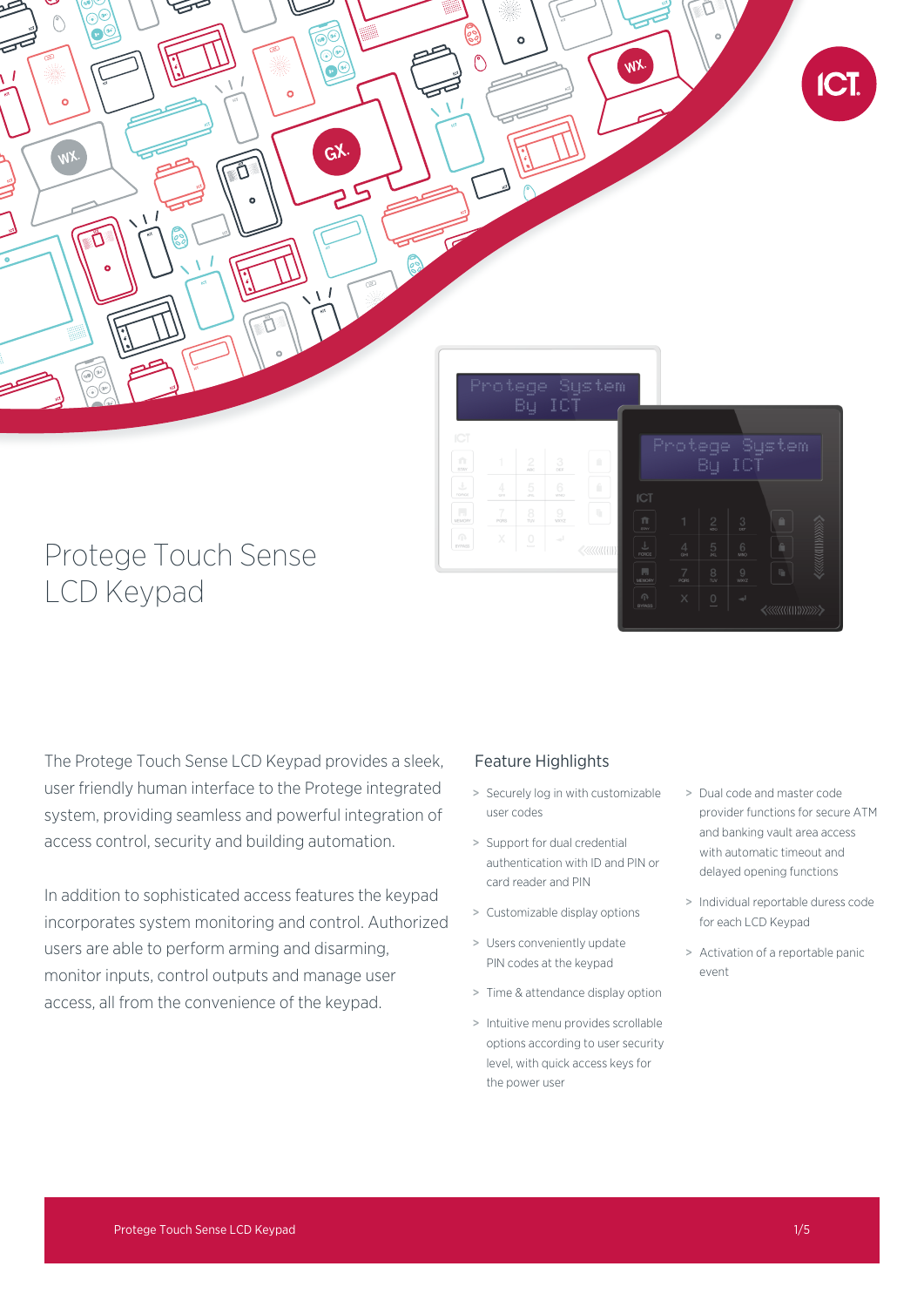## Arming/Disarming

The keypad allows a user to arm and disarm an area or group of areas:

- > Area progress is shown on the LCD display, which guides the user through the arming or disarming procedure with user friendly plain text messages
- > Easily view open system inputs during the pre-arming phase
- > Local display of user area for quick confirmation of arming and disarming
- > Direct input bypass option

## System Object Control and Monitoring

Monitoring of all objects within the system can be achieved from the keypad:

- > Monitor the status of any door, user (antipassback), input or output directly
- > Offline functions allow quick key menu functions to be performed on objects used for automation (lights, HVAC, gates, doors)
- > Single automation quick key for REX (Door Request to Exit) or output activation

## Auto Logout Confirmation

The keypad can be programmed for a custom auto logout time specific to each station.

### Protege WX User Management

For keypads connected to Protege WX systems, user management functionality provides a quick and convenient way to manage users at the keypad.

Users can change their PIN code at any time, and enforced periodic expiry of PIN codes can be configured to improve system security.

Authorized users are able to add new users with immediate access, modify incorrect user settings, and delete user records to immediately withdraw access.

This feature is not available in keypads connected to Protege GX.

## Communication

A single RS-485 communication interface port used for all network communication functions and interconnection to other modules.

## Dual Credential Security

To provide an increased level of security, a site can be configured to require dual credential authentication for user access to keypads.

A reader can be added to require both card and PIN validation, or the keypad can be configured to require both user ID and PIN.

The site can also specify PIN complexity rules and enforce automatic periodic PIN expiry to ensure regular changing of PIN codes.

## Time & Attendance

The Time & Attendance feature enables entry, exit, and even break times to be displayed on the keypad, providing users with a clear and definitive view of their recorded start and finish times.

#### Connectivity and System Expansion

Expanding the Protege system with local input and output from the keypad allows convenient and cost effective expansion with these additional benefits:

- > 4 inputs which can be used to perform any system alarm and automation functions with a dedicated enclosure tamper switch
- > 1 low current output for driving any signaling device
- > Configuration and addressing of the keypad is achieved by an easy to follow configuration menu available during initialization

## Optional Surface Mount Box

This optional accessory allows you to mount the keypad projected from the wall, providing space for an external conduit.



The surface mount box is ordered separately using the following product codes:

- > Black Surface Mount Box: KLCS-SMB-B
- > White Surface Mount Box: KI CS-SMR-W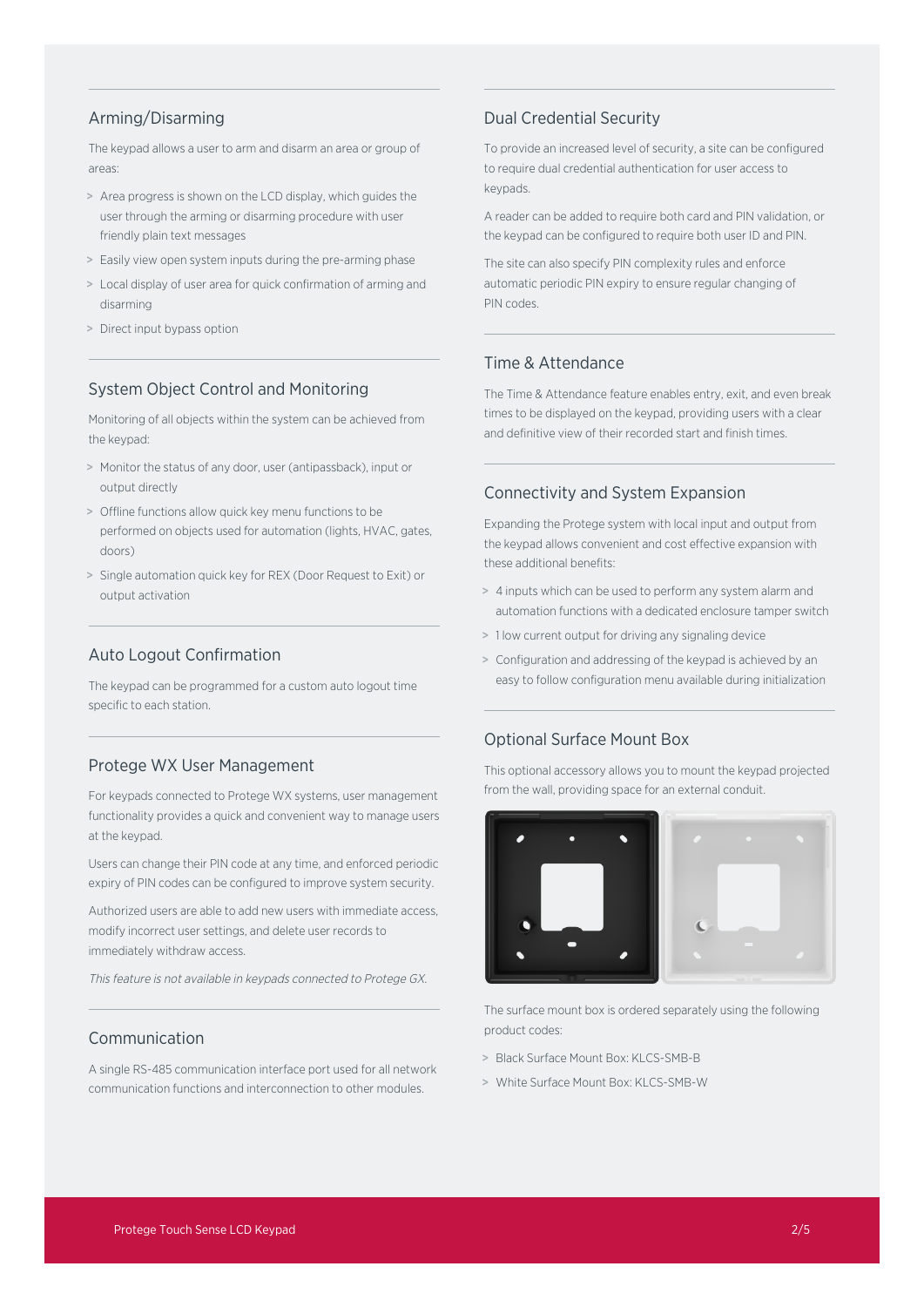# Technical Specifications

| <b>Ordering Information</b>               |                                                                                                                       |
|-------------------------------------------|-----------------------------------------------------------------------------------------------------------------------|
| PRT-KICS                                  | Protege Touch Sense LCD Keypad                                                                                        |
| <b>Power Supply</b>                       |                                                                                                                       |
| Operating Voltage                         | 11VDC to 14VDC                                                                                                        |
| Operating Current                         | 60mA (95mA Max)                                                                                                       |
| <b>User Interface</b>                     |                                                                                                                       |
| User Interface Display                    | Energy smart backlit LCD 16 x 2 alphanumeric display with enhanced viewing angle                                      |
| User Interface Keypad                     | Combined 23 key capacitive touch keypad with 3 system status LEDs                                                     |
| <b>Inputs and Outputs</b>                 |                                                                                                                       |
| Inputs                                    | 2 standard or 4 using Input Duplex mode                                                                               |
| Outputs                                   | 1 open collector (50mA Max) output. Programmable for all output functions.<br>3 system status LEDs<br>1 system beeper |
| <b>Dimensions</b>                         |                                                                                                                       |
| Dimensions $(H \times W \times D)$        | 125 x 125 x 20mm (4.92 x 4.92 x 0.79")                                                                                |
| Net Weight                                | 192g (6.8oz)                                                                                                          |
| Gross Weight                              | 243g (8.6oz)                                                                                                          |
| Keypad with Surface Mount Box (H x W x D) | 125 x 125 x 48mm (4.92 x 4.92 x 1.9")                                                                                 |
| Surface Mount Box Net Weight              | 110g(3.9oz)                                                                                                           |
| Surface Mount Box Gross Weight            | 150g (5.3oz)                                                                                                          |
| <b>Operating Conditions</b>               |                                                                                                                       |
| Operating Temperature                     | UL/ULC 0° to 49°C (32° to 120°F): EU EN -10° to 55°C (14° to 131°F)                                                   |
| Storage Temperature                       | $-10°$ to $85°$ C (14° to $185°$ F)                                                                                   |
| Humidity                                  | 0%-93% non-condensing, indoor use only (relative humidity)                                                            |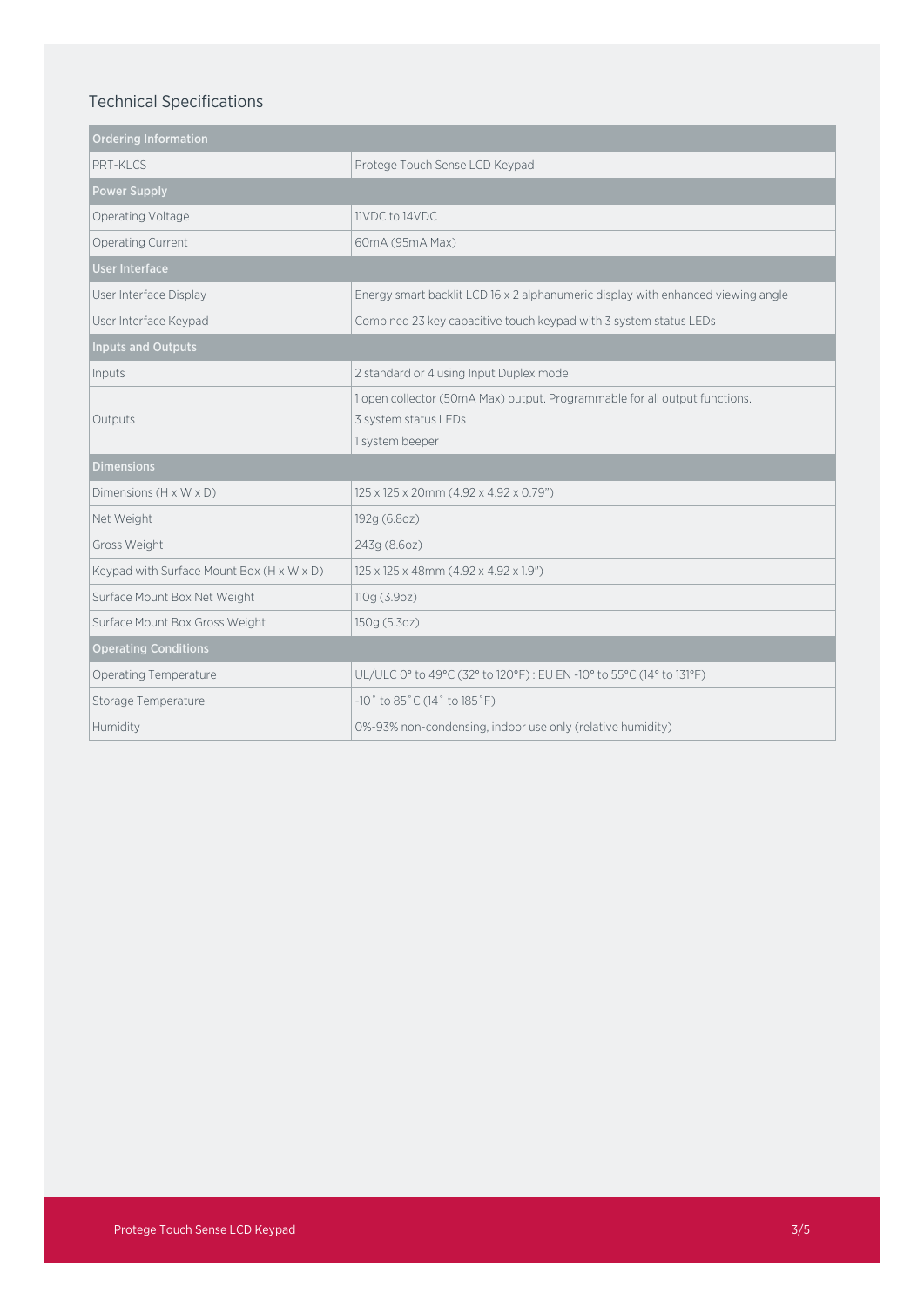### Regulatory Notices

#### RCM (Australian Communications and Media Authority (ACMA))

This equipment carries the RCM label and complies with EMC and radio communications regulations of the Australian Communications and Media Authority (ACMA) governing the Australian and New Zealand (AS/NZS) communities.

#### AS/NZS 2201.1 Class 5

Protege systems conform to AS/NZS 2201.1:2007 Class 5 intruder alarm systems standards for the construction, operation, performance and installation of intruder alarm equipment and systems installed in clients' premises.

#### CE – Compliance with European Union (EU)

Conforms where applicable to European Union (EU) Low Voltage Directive (LVD) 2014/35/EU, Electromagnetic Compatibility (EMC) Directive 2014/30/EU, Radio Equipment Directive (RED)2014/53/EU and RoHS Recast (RoHS2) Directive: 2011/65/EU + Amendment Directive (EU) 2015/863.

This equipment complies with the rules of the Official Journal of the European Union, for governing the Self Declaration of the CE Marking for the European Union as specified in the above directives.

Security Grade 4, Environmental Class II, EN 50131-1:2006+A2:2017, EN 50131-3:2009, EN 50131-6:2008+A1:2014, EN 50131-10:2014, EN 50136-1:2012, EN 50136-2:2013, EN 60839-11-1:2013, Power frequency magnetic field immunity tests EN 61000-4-8, Readers Environmental Class: IVA, IK07.

#### UK Conformity Assessment (UKCA) Mark

This equipment carries the UKCA label and complies with all applicable standards.

#### UL/ULC (Underwriters Laboratories)

- > UL1610 for Central-Station Burglar-Alarm Units
- > UL294 for Access Control System Units
- > CAN/ULC S304 for Signal Receiving Centre and Premise Burglar Alarm Control Units
- > CAN/ULC S319 for Electronic Access Control Systems
- > CAN/ULC S559 for Fire Signal Receiving Centres and Systems

#### Federal Communications Commission (FCC)

FCC Rules and Regulations CFR 47, Part 15, Class B.

This equipment complies with the limits for a Class B digital device, pursuant to Part 15 of the FCC rules. Operation is subject to the following two conditions: (1) This device may not cause harmful interference; (2) This device must accept any interference received, including interference that may cause undesired operation.

#### Industry Canada

#### ICES-003

This is a Class A digital device that meets all requirements of the Canadian Interference-Causing Equipment Regulations. Cet appareil numérique de la classe A est conforme à la norme NMB-003 du Canada.

CAN ICES-3 (A)/NMB-3(A)

> For a full regulatory and approval list please visit the ICT website.